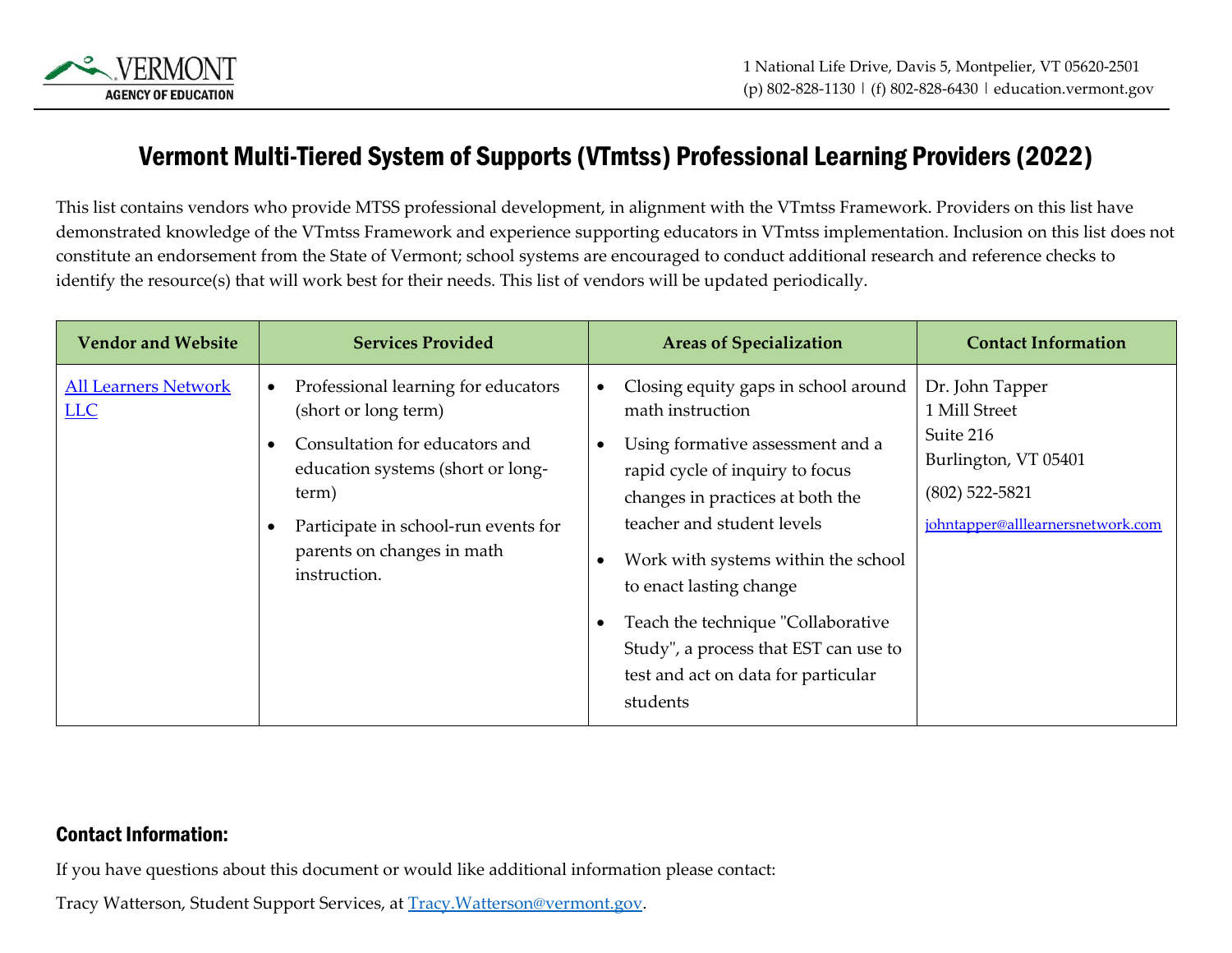| <b>Vendor and Website</b>                                                          | <b>Services Provided</b>                                                                                                                                                          | <b>Areas of Specialization</b>                                                                                                                                                                                                                                                          | <b>Contact Information</b>                                                                                                                                                                                                |
|------------------------------------------------------------------------------------|-----------------------------------------------------------------------------------------------------------------------------------------------------------------------------------|-----------------------------------------------------------------------------------------------------------------------------------------------------------------------------------------------------------------------------------------------------------------------------------------|---------------------------------------------------------------------------------------------------------------------------------------------------------------------------------------------------------------------------|
| <b>Building Effective</b><br><b>Strategies for Teaching</b><br>(BEST) Project, UVM | Professional development, especially<br>$\bullet$<br>via a PD Calendar<br>Technical assistance and coaching<br>$\bullet$<br>Facilitating statewide networks<br>Evaluation support | Social/emotional/behavioral learning<br>and wellness strategies<br>PBIS core and ancillary training<br>Family and community engagement<br>Action planning<br>Effective teaming<br>Data-based and evidence-based<br>decision making<br>Progress monitoring for continuous<br>improvement | Amy Wheeler-Sutton<br>College of Education and Social<br>Services, UVM Center on<br>Disability and Community<br>Inclusion<br>307 Mann Hall<br>208 Colchester Avenue<br>Burlington, VT 05405<br>amy.wheeler-sutton@uvm.edu |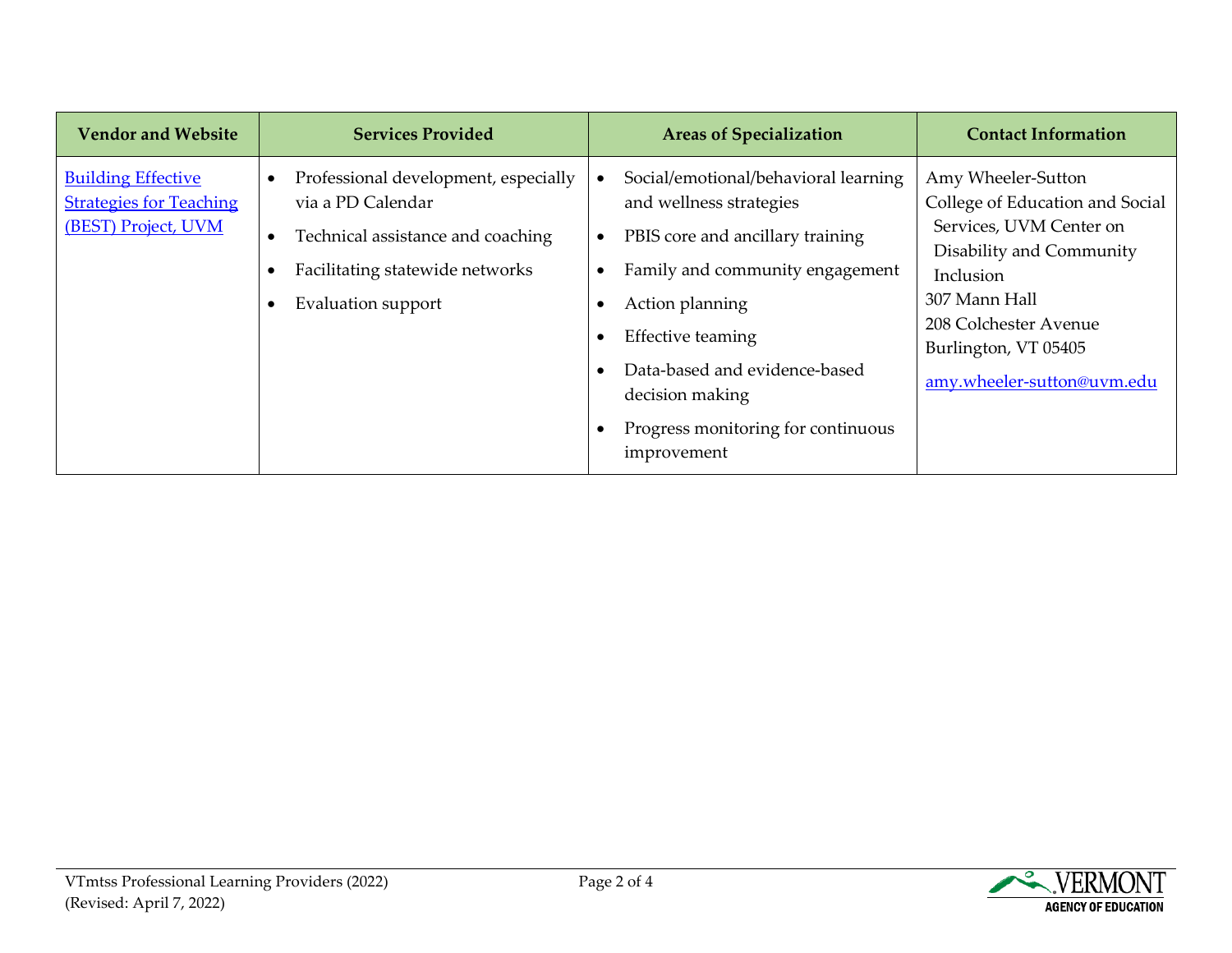| <b>Vendor and Website</b> | <b>Services Provided</b>                                                                                                                                                                                                                 | <b>Areas of Specialization</b>                                                                                                                                                                                                                                                                                                                                                            | <b>Contact Information</b>                                                                                      |
|---------------------------|------------------------------------------------------------------------------------------------------------------------------------------------------------------------------------------------------------------------------------------|-------------------------------------------------------------------------------------------------------------------------------------------------------------------------------------------------------------------------------------------------------------------------------------------------------------------------------------------------------------------------------------------|-----------------------------------------------------------------------------------------------------------------|
| <b>Evolve and Effect</b>  | Professional learning for educators<br>$\bullet$<br>Consultation for educators and<br>education systems<br>Facilitation of Communities of<br>$\bullet$<br>Practice<br><b>Facilitation of Networked</b><br><b>Improvement Communities</b> | <b>MTSS</b><br>$\bullet$<br>Reconceptualizing MTSS through<br><b>UDL</b><br>Equity-based inclusive school<br>structures<br>Positive school culture<br>Data-based decision making<br>$\bullet$<br>Continuous improvement and<br>sustaining implementation<br>Differentiated professional learning<br>Behavioral and social-emotional<br>supports<br>Significant disabilities/learners with | Michael McSheehan<br>41 Barbaro Drive<br>Rochester, NH 03867<br>$(603)$ 534-1620<br>Michael@evolveandeffect.com |
|                           |                                                                                                                                                                                                                                          | complex support needs                                                                                                                                                                                                                                                                                                                                                                     |                                                                                                                 |